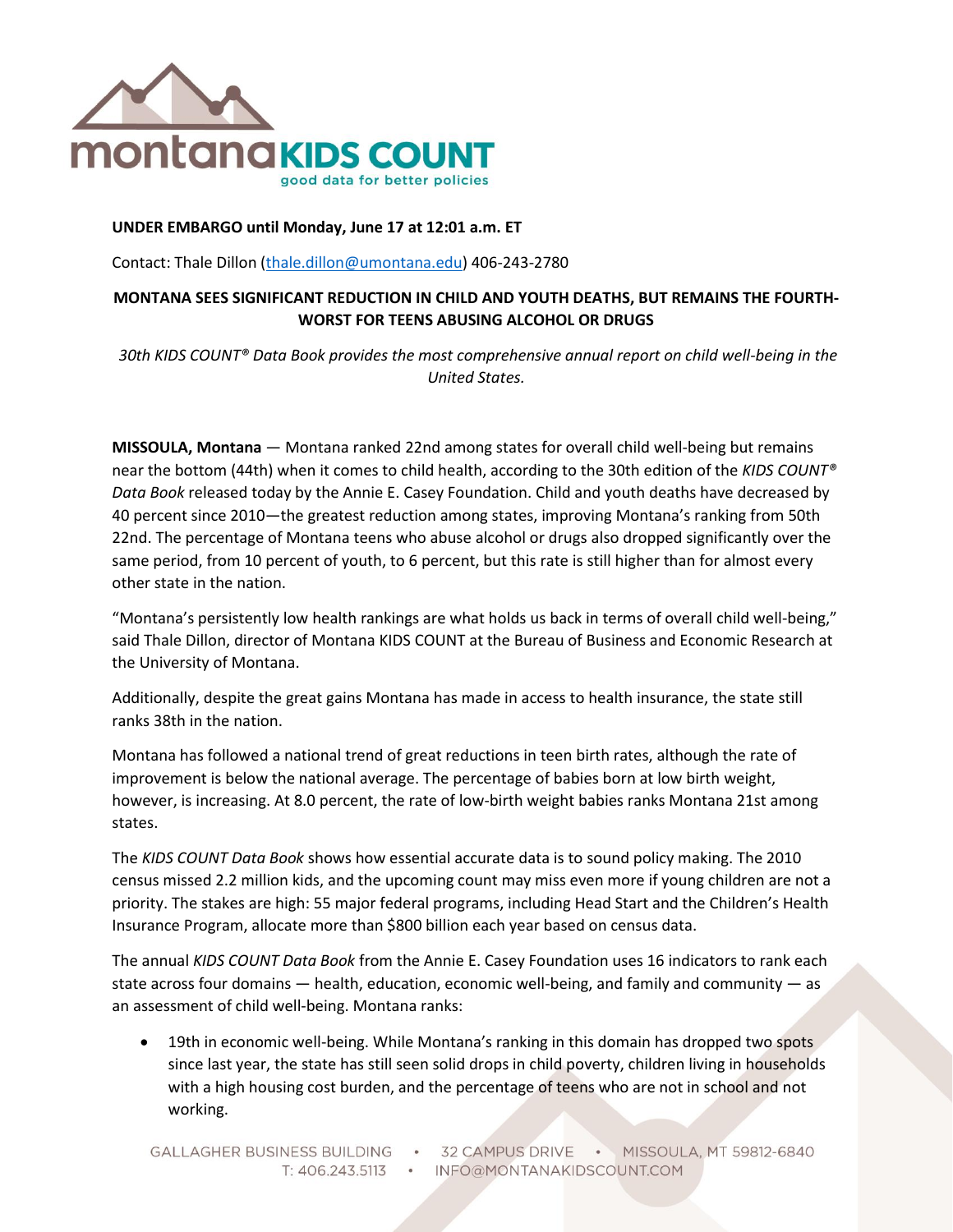- 20th in education. This ranking is the same as last year's. While there has been a great reduction in the percentage of high school students not graduating on time, there are actually more children ages 3 and 4 who are not in preschool, and the number of 8th graders who are not proficient in math has increased by 13 percent.
- Montana ranks 44th in health, having improved its ranking in the health domain by two spots due to great improvements in two areas. The rate of child and teen deaths is down 40 percent since 2010, and the percentage children who do not have health insurance coverage has dropped by 54 percent since 2010. Montana still ranks 22nd and 38th, respectively, in these two areas.
- Montana ranks 11th in the family and community domain. This is where Montana is performing the best. Due to a 38 percent drop in children who live in families where the household head does not have a high school diploma, Montana now ranks 2nd among states in this indicator. Further, the children who live in single-parent households indicator improved slightly, ranking Montana 5th nationwide.

The Casey Foundation points to areas of tremendous improvement in children's lives, including access to health care, improved graduation rates and reduced teen childbearing, and draws a direct line to policies that support these successes. Especially as Montana's child population is expanding, there are steps that policymakers should take to help all children thrive. The Casey Foundation encourages actions that:

- *Maintain the programs that make and keep kids healthy.* Passing the Medicaid expansion went a long way in ensuring our downward trend in children without health insurance continues.
- *Provide the tools proven to help families lift themselves up economically*. Federal and state earned income tax credits (EITC) and child tax credit programs mean working parents can use more of their take-home pay to meet their children's needs. Montana currently does not have an earned income tax credit.
- *Address ethnic and racial inequalities.* The averages of child well-being mask the reality that black and brown children still face a greater number of obstacles, both in Montana and in the United States.
- *Count all kids.* Ensure that the 2020 census counts all children, including those who historically have been under-counted: children under age 5 and children in hard-to-count areas, such as American Indian reservations and rural areas.

The *2019 KIDS COUNT® Data Book* is the 30th edition of an annual data study based on U.S. census information and other publicly available data, representing all 50 states, the District of Columbia and Puerto Rico.

## **Release Information**

The *2019 KIDS COUNT® Data Book* will be available June 17 at 12:01 a.m. EDT at [www.aecf.org.](http://www.aecf.org/) Additional information is available at [www.aecf.org/databook.](http://www.aecf.org/databook) Journalists interested in creating maps,